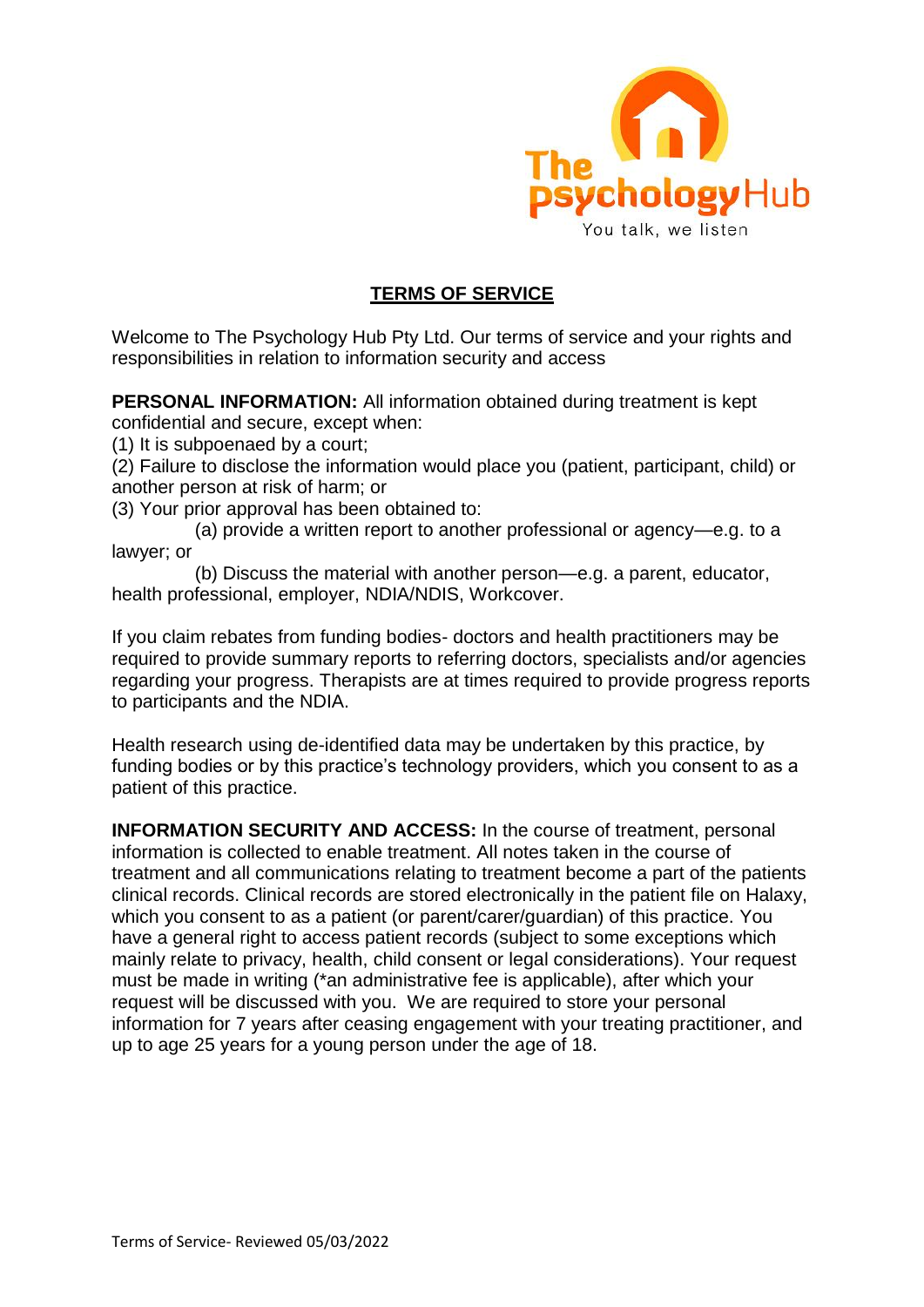# **WHEN THE PATIENT/PARTICIPANT IS A CHILD:**

Dear parent/caregiver/primary carer/legal guardian

Working with young people presents certain issues and legislation that therapists/practitioners must adhere to. The following clarifies where our role as a practitioner/therapist starts and ends. It also outlines our ethical and legal responsibilities with regards to working with young people.

A young person is defined as "someone under the age of 18years old". A clientparent (or parents) is "the person who engages the therapist to provide a service for a young person".

Whilst we do our best to communicate with the client-parent regarding the progress of the young person in counselling, we cannot disclose any personal information unless we gain consent from the client i.e. "the young person", or they are deemed too young to understand these terms, disclosure to the client parent can occur.

## **YOUR RESPONSIBILITIES**

**CONFIRMING APPOINTMENTS:** We endeavour to confirm appointments via SMS and/or email. However, it remains your responsibility to be aware of the scheduled appointments. Reminders are only a courtesy.

**TIME AND PUNCTUALITY:** A consultation (except assessments) will usually last 50-60 minutes. If you are late, the consultation will usually still finish at the scheduled time.

**SERVICE/CONSULT FEES**: Fees are payable either using automatic payments or at the end of the appointment. For NDIS Self-Managed and Nominee Managed Funds, fees are payable at the time of your appointment. For all other NDIS funds (Plan Managed and Agency Managed), invoices should to be paid within 7 days.

Payments accepted include cash, PayPal, BPAY, automatic debit of funds via Halaxy using the debit/credit card you provided.

**PERSONAL LIABILITY:** If your NDIS Plan, Medicare, Workcover or the Third Party Agency declines to pay for your service, YOU are personally liable for all charges. We reserve the right to use debt collection services for failure to pay.

**HALAXY ELECTRONIC PAYMENT PROCESSING FEES**: As a patient of this practice you consent to paying any Halaxy electronic payment processing fees applicable to your service/consult. This comes of your credit/debit card on file. *Electronic payment processing fees do not apply to NDIS participants.*

**ONLINE MEDICARE REBATES CLAIMING:** If applicable to you, our practice allows you to claim Medicare rebates instantaneously using online Medicare claiming. This means that you do not have to go to the trouble of taking your invoice to a Medicare office to claim any Medicare rebates. Instead, your health practitioner electronically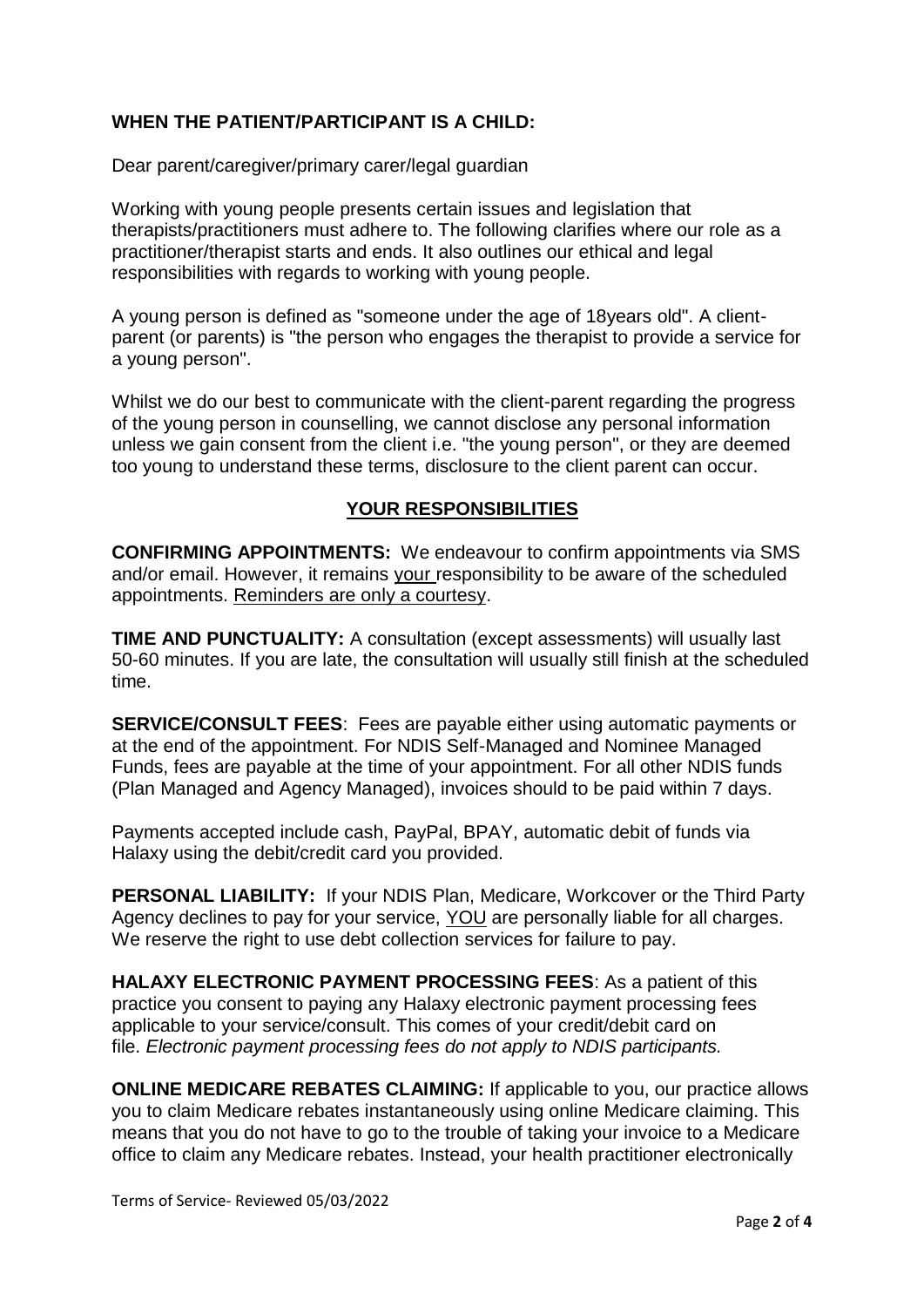submits the claim to Medicare in one click using Halaxy, and Medicare pays the rebate into your bank account. You can check what bank account the rebate is going into on your MyGov account.

**COMPLAINTS:** You can make a complaint to any of our staff members in person, phone and email or in writing. A copy of our complaints procedure can be given on request and found on our website too. You can also lodge a complaint with the NDIS Complaints Commissioner [1800 035 544](tel:18002003520544) at any time if you are an NDIS participant.

**EASY READ DOCUMENTS:** On our website and in our waiting area you will find a number of easy read documents (participant induction pack, decision and making and consent, privacy and confidentiality) and our complaints and feedback forms. These are also provided to you in a link in your initial appointment confirmation and appointment reminder emails. These can be provided in hardcopy on request.

**ADVOCATE:** You can get an advocate (an independent person who will speak for you) if you need help saying what you want.

**NDIS EXIT PROCESS:** You can end this agreement by giving us 4 weeks' notice. As part of the exit process we will offer you an exit interview, ask you to complete a client satisfaction survey (which can also be found on our website), discuss handover to another provider and/or treatment summary (if applicable).

**CHANGES TO THIS AGREEMENT:** Changes to this agreement can be made in writing and only when all parties agree

#### **OUR RESPONSIBILITIES**

- PROVIDE THE SERVICE ASKED FOR
- BE OPEN AND HONEST ABOUT HOW WE CAN HELP
- BE POLITE AND RESPECTFUL
- RESPECT YOUR VALUES AND BELIEFS
- ASSIST YOU TO MAKE INFORMED CHOICES
- PROTECT YOU FROM VIOLENCE, ABUSE OR DISCRIMINATION
- PROVIDE JOINT DECISION MAKING ABOUT THE SERVICES AND SUPPORT WE OFFER
- LISTEN TO FEEDBACK AND RESOLVE ANY ISSUES
- KEEP INFORMATION CONFIDENTIAL AND SECURE
- ENSURE THERE IS NO CONFLICT OF INTEREST BETWEEN YOU AND **STAFF**
- OBIDE BY ALL RELEVANT LEGISLATION
- PROVIDE INVOICES/STATEMENTS
- INVOICE THE CORRECT AMOUNT
- APPLY GST WHEN REQUIRED
- REGULARLY REVIEW HOW THE SERVICE IS WORKING FOR YOU
- LET YOU KNOW IF WE WANT TO END THIS AGREEMENT
- TO LET YOU KNOW OF DOCUMENTS RELEVANT TO USING OUR **SERVICE**